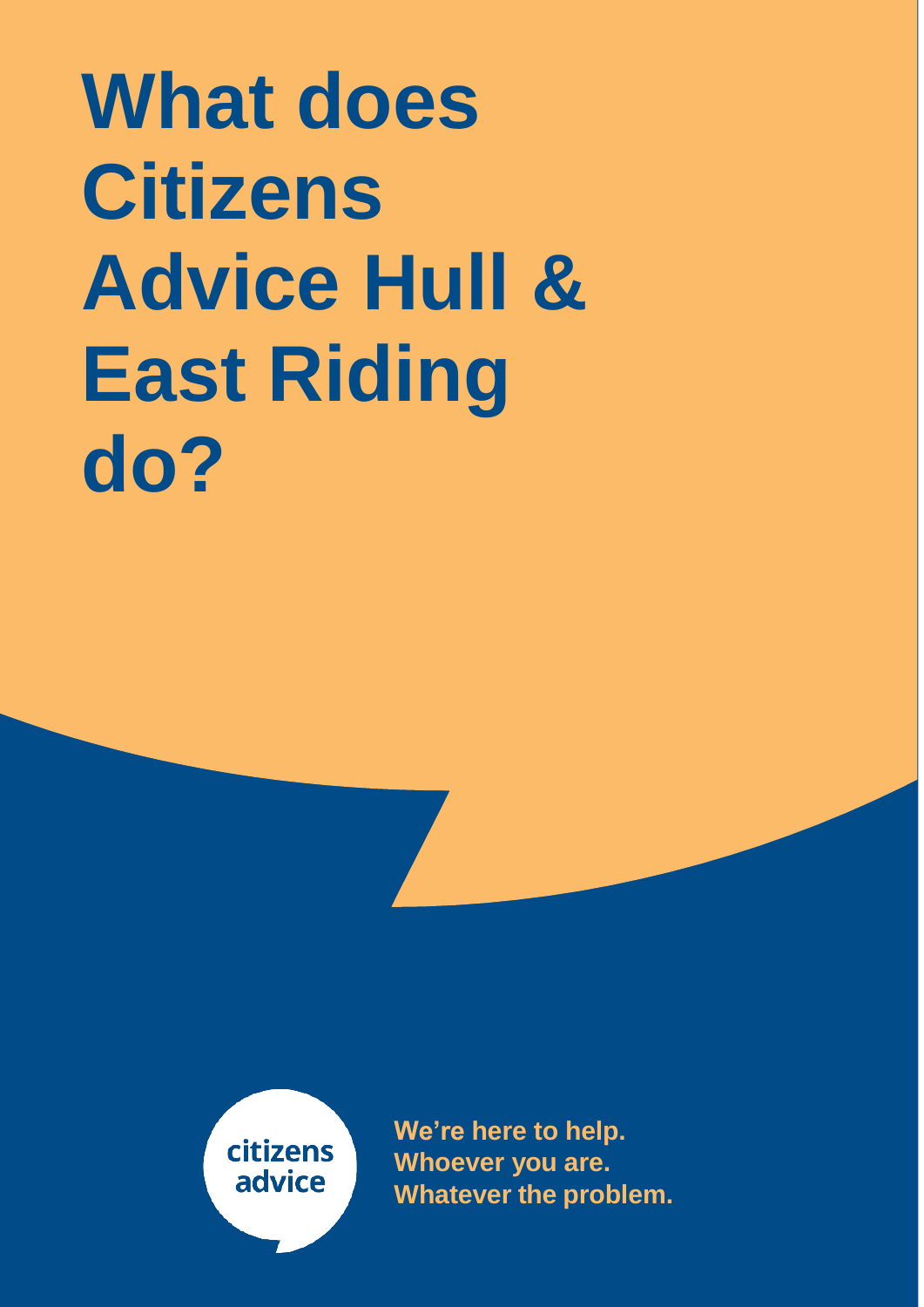# **Citizens Advice Hull & East Riding**

### **How we can help**

We provide free, confidential and independent advice to help people overcome their problems. We are a voice for clients and consumers on the issues that matter to them, we campaign on big issues. We value diversity, champion equality and challenge discrimination and harassment. We are here for everyone.

Our staff are trained to advise on many issues, including:

- welfare benefits neighbourhood disputes
- 
- housing **education and healthcare**
- 
- 
- 
- employment money and credit problems
- consumer rights immigration and residency queries
- human rights family and personal issues

We arm you with all the facts and possible outcomes of different options. That way you can make the decision that's right for you. If needed, we can also offer practical support such as help with filling forms, writing letters, negotiating with third parties, or acting on your behalf.

## **Ways to get advice**

- over the telephone via email
- 
- 
- face to face **online via citizensadvice.org.uk**

## **Specialist Services**

- 
- 
- 
- Universal Support help to claim
- Community Connect

# **Languages**

If English is not your first language, we have access to translation services.

# **Free, confidential advice. Whoever you are.**

- Money and Debt Advice Armed Forces Money Advice
- Connect Well  **Pension Guidance**
- Energy Advice Programme Building Better Opportunities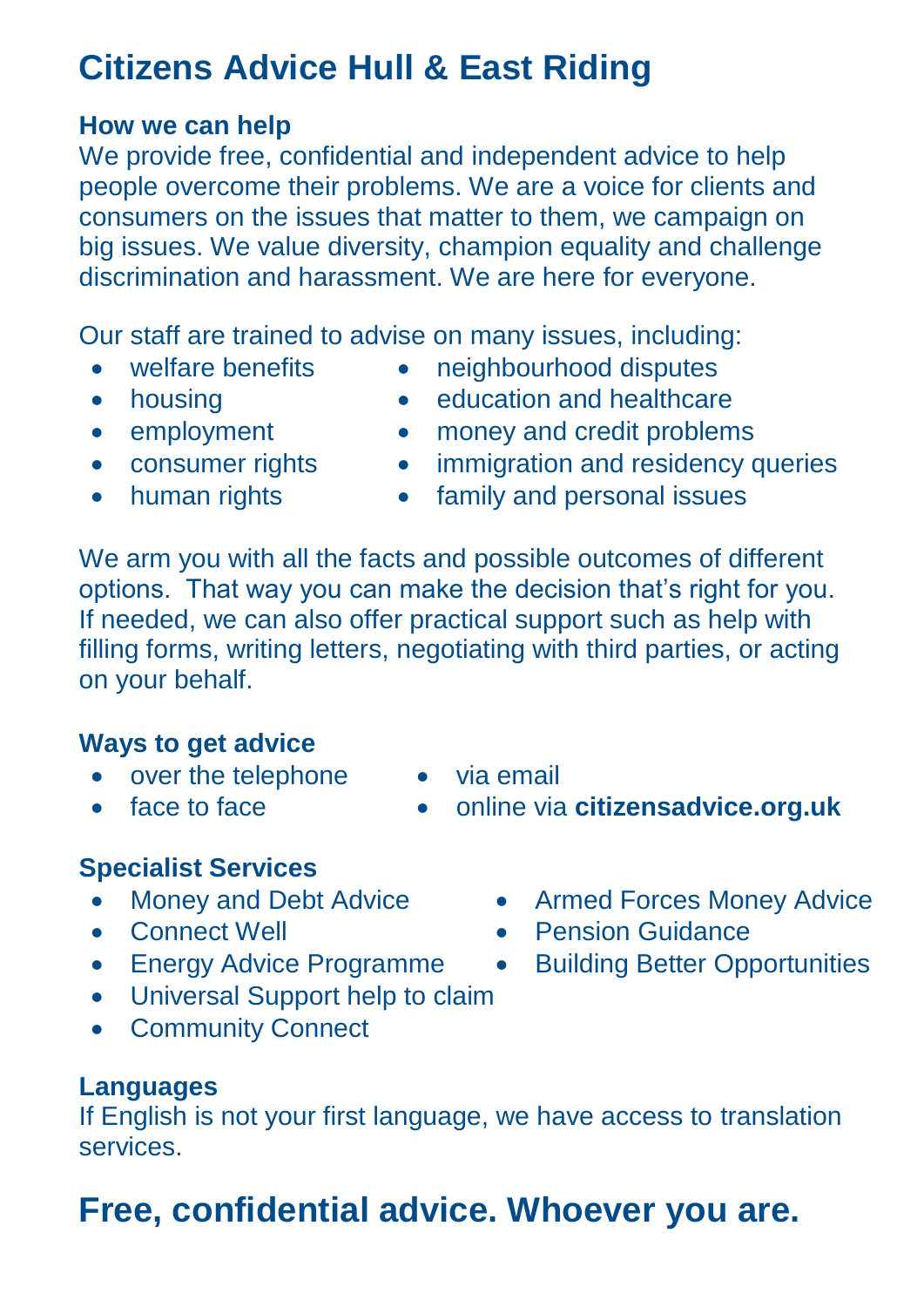#### **Our dedicated staff and volunteers**

Volunteers support the delivery of our work alongside paid staff. Our volunteers come from all sorts of backgrounds and help with everything we do: IT, administration, campaigning, giving advice.

Our volunteers benefit from the experience too – for example all our retired volunteers believe volunteering keeps them mentally active, and nine in ten unemployed volunteers believe it helps them to move into employment or education.

#### **We share one goal**

Volunteer, employee or supporter, we all believe in the same thing; a fair society for all, free from the effects of poverty and injustice.

We help people, families and communities by providing advice that helps people overcome their problems and campaigning to ensure that people's voices are heard

#### **Interested in volunteering?**

If you would like to find out more information, please contact volunteering@hull-eastridingcab.org.uk

#### **Interested in making a donation?**

We are a local charity and rely on grants and donations to continue our work. If you would like to make a donation please call us on 01482 328990.

#### **Accessing advice**

Telephone : **0800 144 8848 (free phone).** Mon – Fri 9.am – 5.pm E-mail Address: **[e-advice@hull-eastridingcab.org.uk](mailto:e-advice@hull-eastridingcab.org.uk)**

Our **drop in advice service** is located in Hull, Bridlington, Beverley and Goole. Check out our website for opening hours.

#### **Outreach Sessions**

Pre Covid-19 we operated advice appointments from 36 community venues. These services are temporarily suspended.